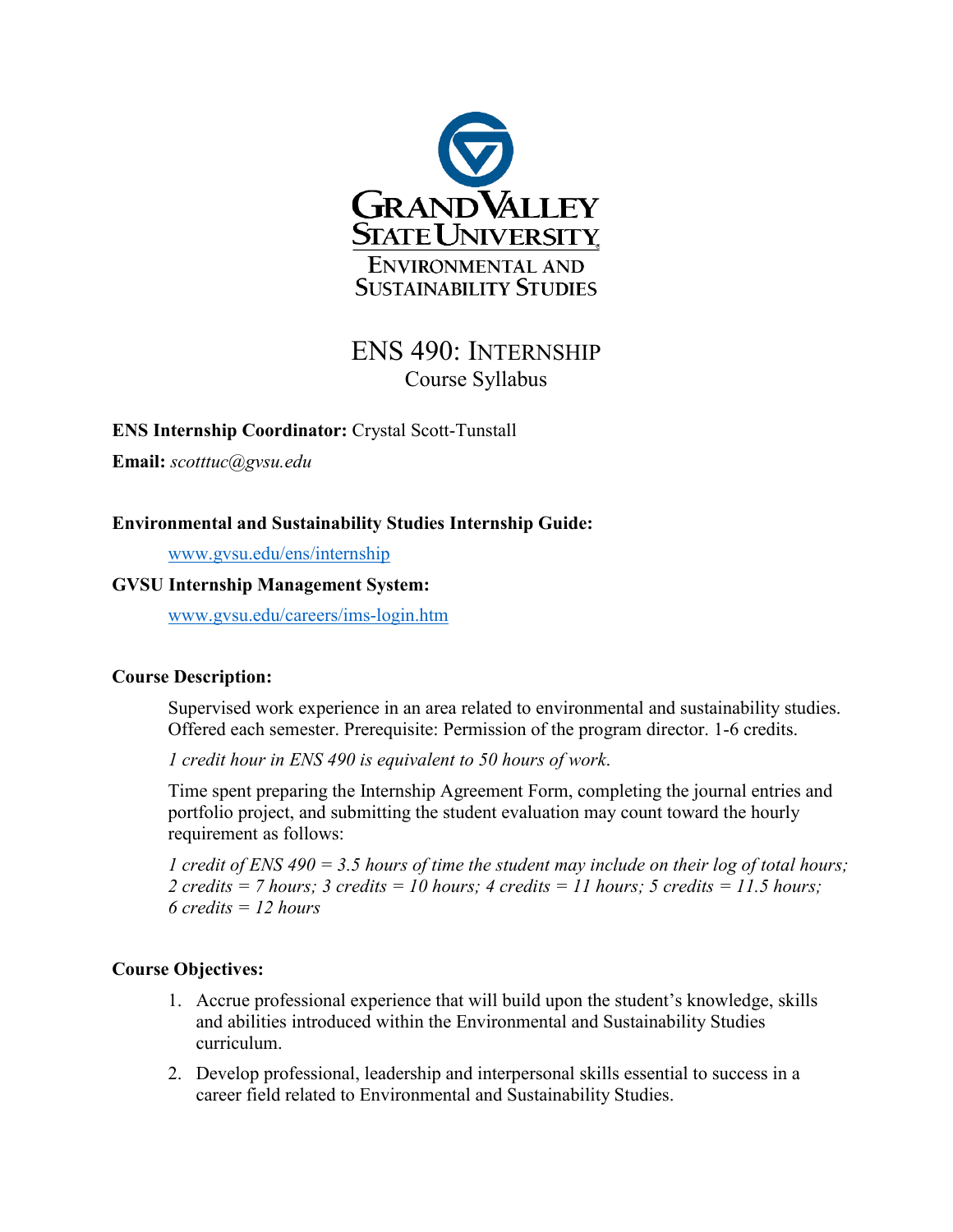- 3. Achieve a positive level of professional behavior that will enhance their success when entering the job market.
- 4. Meet individualized learning outcomes as specified in Site Supervisor approved learning agreement documented through the online Internship Management System.

## **Syllabus of Record Objectives:**

After successful completion of the course the students will be able to:

- 1. Synthesis/Explain: Explain how environmental and sustainability concepts were applied in a practical context.
- 2. Analysis/Analyze: Analyze environmental problems and issues in a practical interdisciplinary setting.
- 3. Application/Apply: Apply environmental and sustainability concepts in a practical context.
- 4. Synthesis/Plan: Plan an internship that employs qualitative and/or quantitative research skills.
- 5. Synthesis/Develop: Develop meaningful recommendations for sustainable solutions based on consultations with experts and stakeholders.

#### **Grading:**

Site supervisor evaluation of intern: 15% Student evaluation of internship: 15% Bi-weekly online journal entries: 20% Final portfolio  $= 50\%$  total, as follows: *Log of hours: 10% Work documentation materials: 20% Reflective essay: 20%*

## **Note that all online portfolio materials & evaluations must be submitted by the Friday prior to Finals Week for the semester**

Late assignments will not be accepted. Journal entries must be posted every other Friday in BlackBoard, beginning the second Friday after the semester of internship credit begins.

#### **Required Materials to Submit:**

Site supervisor evaluation of intern: Due by Friday prior to Finals Week through the GVSU Internship Management System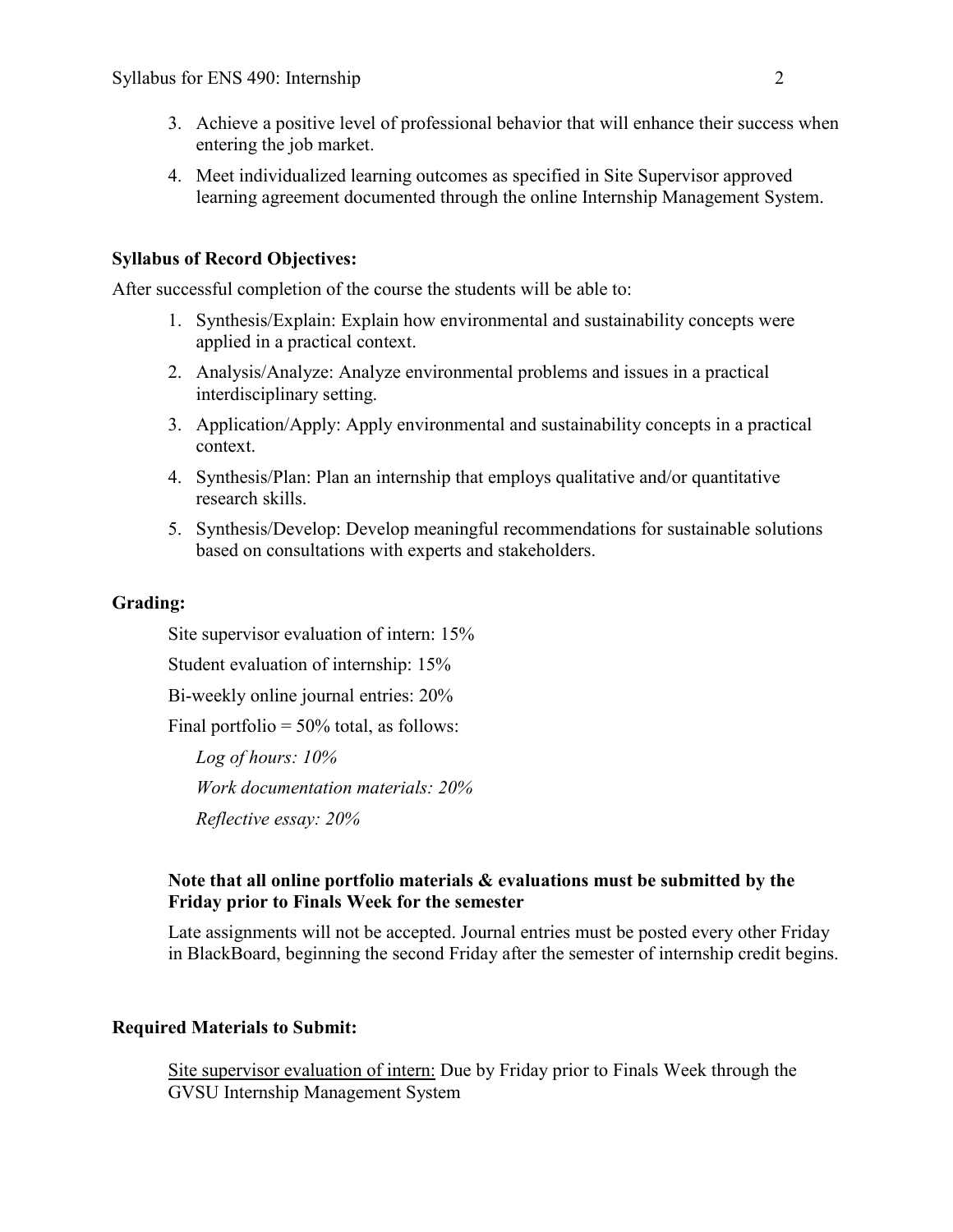Student evaluation of internship: Due by Friday prior to Finals Week through the GVSU Internship Management System

About 3 weeks prior to the end of the semester, you and your internship Site Supervisor will receive an email with a link to your online evaluation. Both you and your Site Supervisor must complete the evaluation.

Bi-weekly journal entries: Due every other Friday in BlackBoard – the first journal entry is due on the second Friday after the semester you registered internship credit for begins.

Journal entries should each be 300-500 words in length. Entries should describe what you did during the time frame in question, what you learned, what challenges you faced, and your reflections on these items. Journal entries should also include pictures. You may also wish to describe particularly important events, insights, or contacts you make. In short: what did you do, what did you gain from it, and what do you think about it?

Final portfolio: Due by Friday prior to Finals Week in BlackBoard

## **The final portfolio includes:**

**1.** Log of hours in spreadsheet/chart format (e.g., Microsoft Excel), with the dates you worked, number of hours you worked each week, and main activities:

| Week               | # of Hours | <b>Activities</b>                                                    |
|--------------------|------------|----------------------------------------------------------------------|
| 1. Aug. 25-31      | 10         | Orientation; Process observation; Client meeting<br>observation      |
| 2. Sept. 1-7       | 8          | Data collection; Database training; Staff meeting;<br>Event planning |
| 3. Sept. 8-14      | 10         | Presentation prep; Conference attendance; Report<br>prep             |
| $\ddotsc$          | $\ddotsc$  |                                                                      |
| <b>TOTAL HOURS</b> | 150        |                                                                      |

*Example Log of Hours:*

- **2.** Work documentation materials: Include any materials you developed, projects you worked on, and other forms of documentation for the work you did over the course of your internship. This may include photos, samples of work, screen shots, and other materials as appropriate.
- **3.** Reflective essay: A 3-5 page (750-1250 word) essay reflecting on your internship experience as a whole. The essay should highlight the learning objectives you included in your Agreement Form, identify new or developed skill sets, reflect on how the experience influenced your career path, and describe how you were able to incorporate your classroom experience into the work you completed.
- **4.** Pictures of your internship experiences.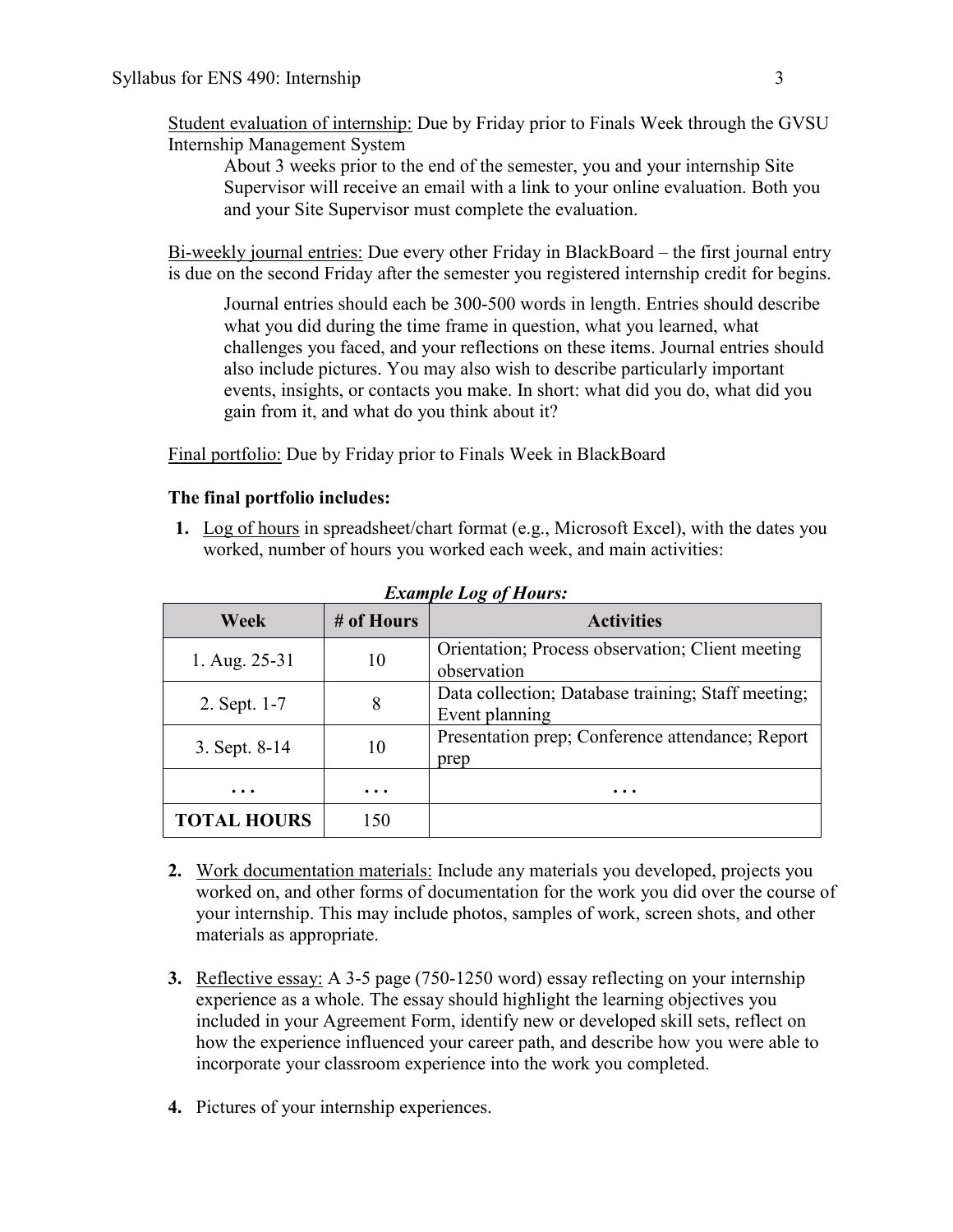#### **Student Responsibilities**

To the Agency/Organization/Business:

- 1. To conform to the rules and regulations of the agency/organization/business
- 2. To complete assignments and responsibilities as assigned by the agency/organization/ business

To the University:

- 1. To submit a Learning Agreement Form to the GVSU Internship Management System after consulting with the Site Supervisor at the agency/organization/business
- 2. To submit all assignments listed previously as "Required Materials to Submit"
- 3. To submit the Student Evaluation of Internship during the final week of service
- 4. To represent the Environmental and Sustainability Studies Program and Grand Valley State University positively and adherence to the current Student Code [www.gvsu.edu/studentcode/](http://www.gvsu.edu/studentcode/)
- 5. To complete assignments and responsibilities as outlined in the learning agreement

## **ENS Internship Coordinator Responsibilities**

To the Student:

- 1. To represent the University in all official arrangements with cooperating agencies/ organizations/businesses
- 2. To review the Learning Agreement and to approve the agreement through the GVSU Internship Management System
- 3. To evaluate assignments during the semester and provide final evaluation of student submitted materials

To the Agency/Organization/Business:

- **1.** To approve the internship Learning Agreement through the GVSU Internship Management System
- **2.** To make the final decision on placement of the intern within an agency/organization/ business
- **3.** To complete evaluation of student intern through the GVSU Internship Management System
- **4.** To maintain open communication at all times with the agency/organization/business concerning its cooperation and supervision of the intern